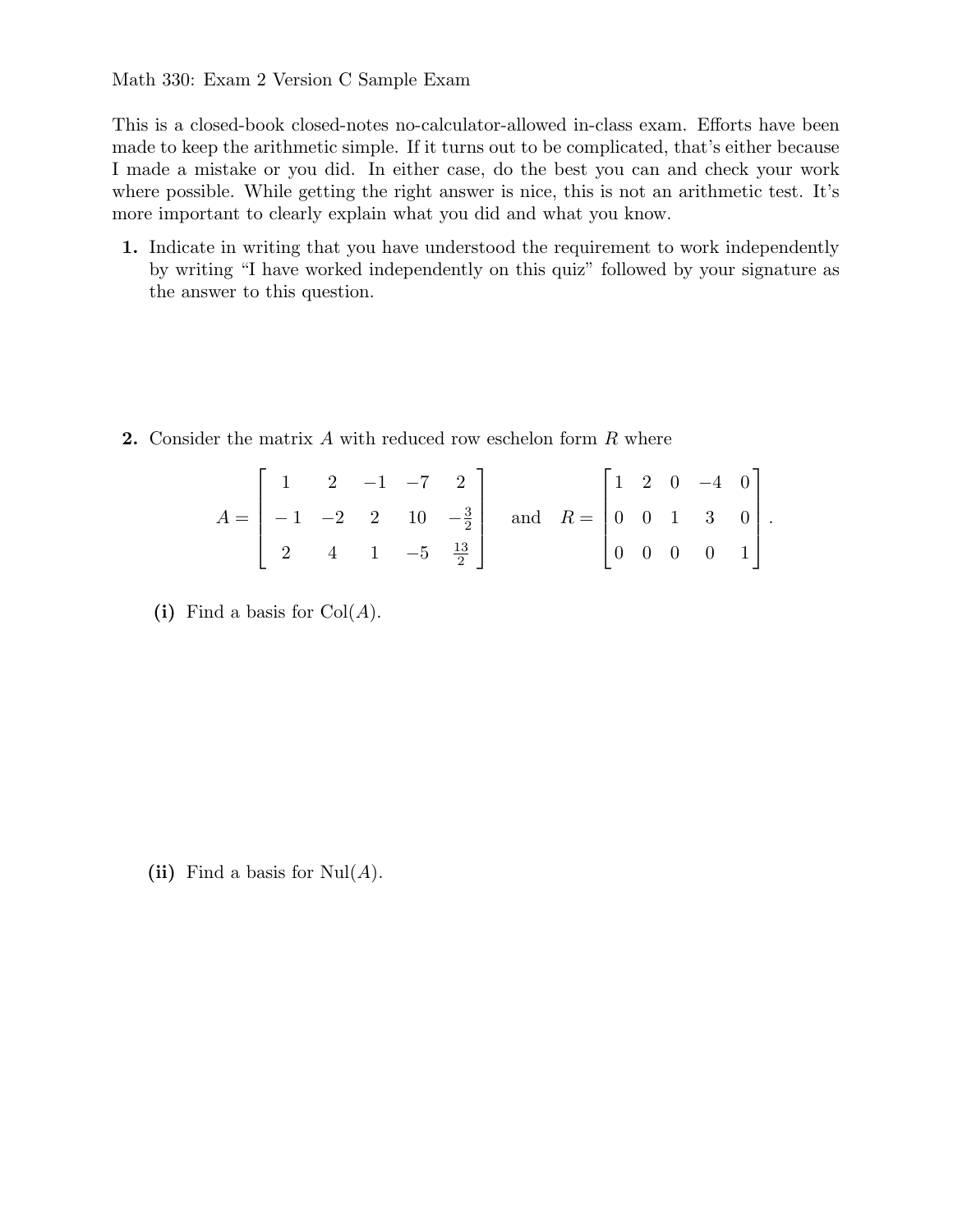- **3.** Answer the following true false questions:
	- (i) det( $A^{-1}$ ) = (-1) det( $A$ ).
		- (A) True
		- (B) False
	- (ii) Let *S* be an invertible matrix such that  $AS = SB$ . Then det  $A = \det B$ .
		- (A) True
		- (B) False
	- **(iii)** If 0 is an eigenvalue of *A*, then *A* is invertible.
		- (A) True
		- (B) False
	- **(iv)** If *A* is invertible than  $A<sup>T</sup>$  is also invertible.
		- (A) True
		- (B) False
- **4.** Let  $\lambda$  be an eigenvalue of an invertible matrix *A*. Show  $\lambda^{-1}$  is an eigenvalue of  $A^{-1}$ .

**5.** How many pivot columns must a  $5 \times 7$  matrix have if its columns span  $\mathbb{R}^5$ ? Why?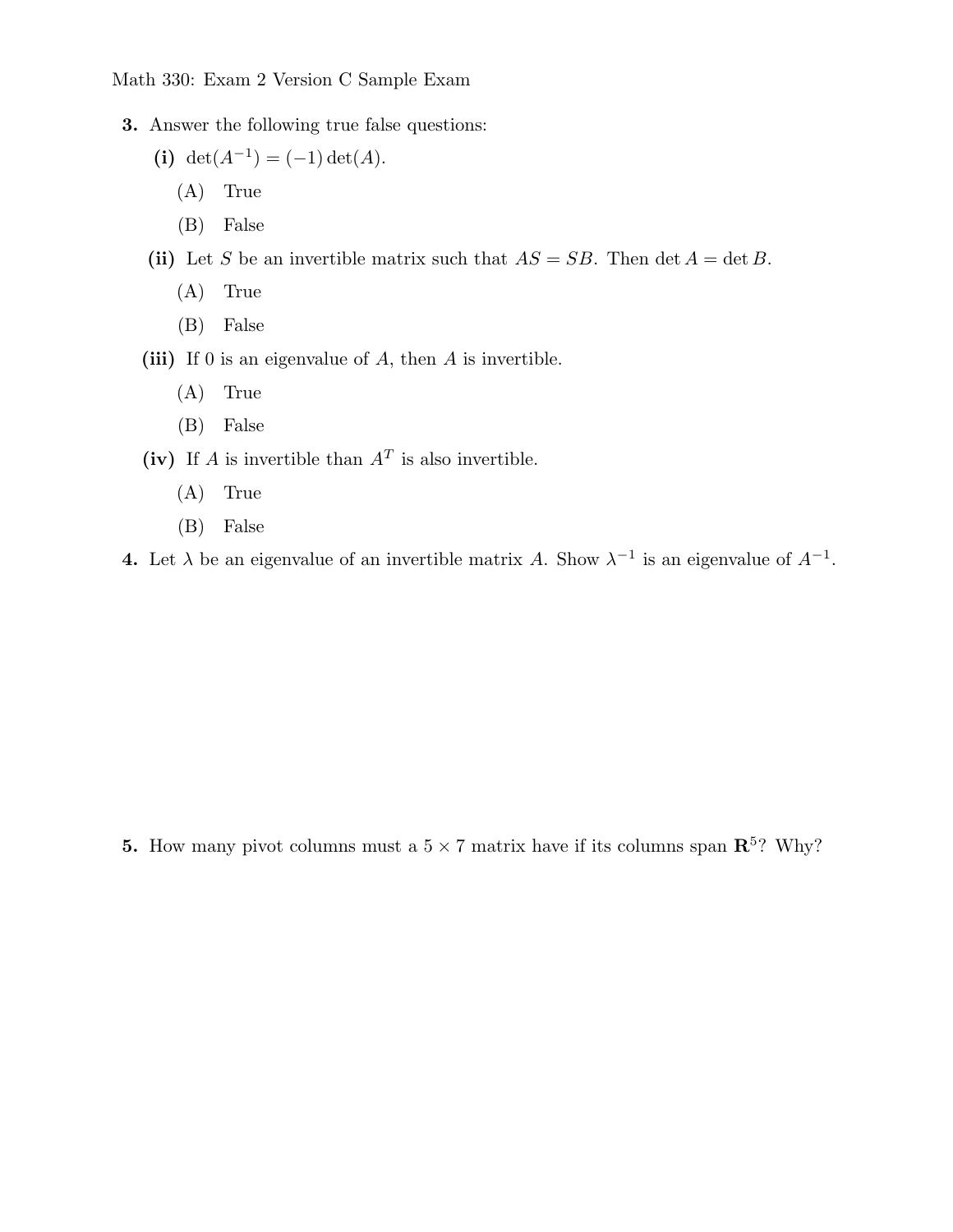**6.** Find  $det(A)$ ,  $det(B)$  and  $det(AB)$  where

$$
A = \begin{bmatrix} 2 & 1 & 6 \\ 0 & 3 & 5 \\ 0 & 0 & 1 \end{bmatrix} \quad \text{and} \quad B = \begin{bmatrix} 0 & 1 & 0 \\ 0 & 0 & 1 \\ 1 & 0 & 0 \end{bmatrix}.
$$

**7.** The matrix *A* given by

$$
A = \begin{bmatrix} 9 & -32 & -7 \\ 5 & -22 & -5 \\ -14 & 68 & 16 \end{bmatrix}
$$

has eigenvalues  $\lambda_i$  and eigenvectors  $x_i$  given by

$$
\lambda_1 = 2, \quad x_1 = \begin{bmatrix} 1 \\ 0 \\ 1 \end{bmatrix}, \qquad \lambda_2 = 3, \quad x_2 = \begin{bmatrix} 3 \\ 1 \\ -2 \end{bmatrix}, \qquad \lambda_3 = -2, \quad x_3 = \begin{bmatrix} 1 \\ 1 \\ -3 \end{bmatrix}.
$$

Find an invertible matrix *S* and a diagonal matrix *D* such that  $A = SDS^{-1}$ .

**(i)** What is *D*?

**(ii)** What is *S*?